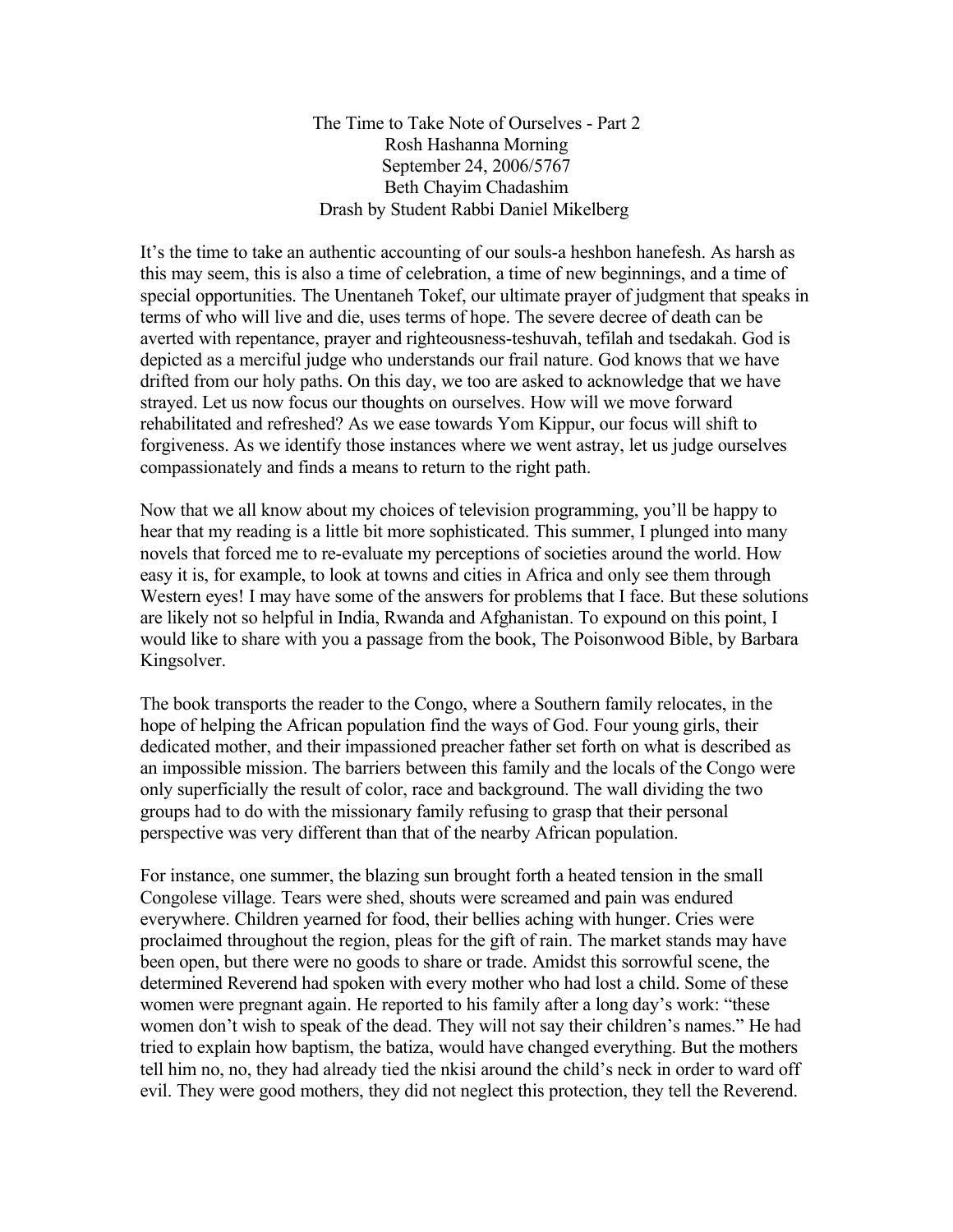Little did the Reverend know that some children had been lost in the rivers to crocodiles, and proposing to immerse them in these supposed holy waters was unfathomable for the mothers. To the Reverend, he was doing everything that he could to save the souls of the children. To the parents, he was sentencing the children to death. Neither party was in any place to conceptualize the demands of the other. Both yearned for better days, yet their acts were often unrecognizable.

This rather extreme example displays how easy it is misjudge others when applying our own standards and values to them. Often we are quick to judge, when we know little of the relevant information necessary to come to appropriate conclusions. We're so busy casting our personal observations at others, that we have forgotten to keep ourselves in check. What a different world it would be if we could rely on each member of the globe to authentically judge his or her own acts. We are often clueless as to the motives, concerns and passions of the other, but nonetheless we are often quick to assumptions about these acts. On the eve of the New Year, rather than focusing our energies elsewhere, now is the time for some introspection.

The Ba'al Shem Tov spoke of a Hasidic rabbi that asked a member of his congregation: "If you are going east and suddenly you want to travel west, how far do you have to go?" The man gave many complex answers, but the rabbi simply answered, "If you are going east and you want to go west, all you have to do is turn around. It's as simple as that!

How can we find the right path? How can we redirect our judgment of others to properly focus on ourselves? How can we remind ourselves that we often do not know the whole picture and that our perspective is likely unique, just like that of our neighbor's? In the words of the Ba'al Shem Tov, we simply must turn around and refocus. This is the time to turn within.

The chief Rabbi of England, Jonathan Sacks, gives us many active tools that we can use to build a strong society based on dialogue and listening. In his book, the Dignity of Difference, he stresses that we live in a world plentiful with diversity. In this world, religion has the potential to serve as the solution amidst our strife. Sacks emphasizes the importance of living with a sense of reverence, acknowledging the existence of a greater power. And yet, there is a piece of the Eternal in each of us. Amongst our difference, we are all created in God's image. Focusing on "Us", we are quick to establish a "Them," but a spark of the Divine rests in all. We simply must open our eyes to appreciate the shining lights. The global age has turned our world into a society of strangers. It is time to turn to the stranger, and find God within. Often this is challenging. How can we face those who we distrust who have caused so much destruction? It is much easier to simply judge and move on. Only forgiveness breaks the chain. Forgiveness represents our ability to change course. With our covenant with God as a model, let us make partnerships with those who we fear, acknowledging the integrity of the other and marching forward with hope. Sacks speaks of an ideal when our societies represent places of dialogue. Rather than living in our individual bubbles, we can prioritize engaging those around us in meaningful conversation. We can learn the intimate tales that define who we are. We can hear of triumphs and sorrows, successes and pains. We can discover commonalities even amongst so many